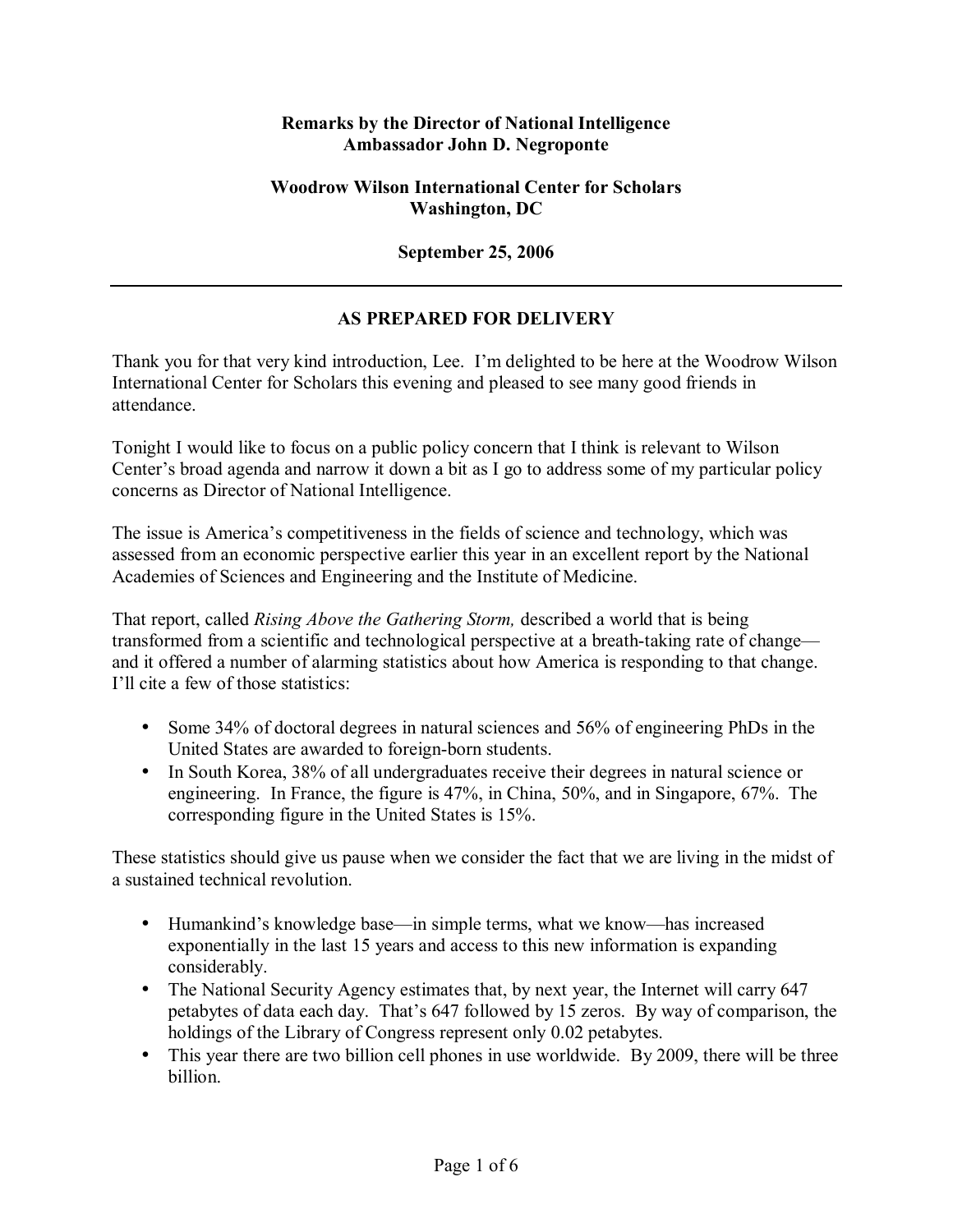Advances in technology, then, are accelerating, and thanks to globalization, they are spreading. The United States no longer corners the market on technology in general and in fact lags in some very significant segments of the market. State-of-the-art commercial technology is available globally and at very favorable prices. In 1990 we had a positive trade balance for high-tech products in the vicinity of \$30 billion. In 2003, we had a negative trade balance for high-tech products in the vicinity of \$30 billion.

The primary focus of the National Academies' report was on economic competitiveness. My concerns, in implementing intelligence reform, center on national security, which of course includes, but is by no means limited to, US economic competitiveness. Let me give you just a few examples of the challenges we face.

It is well known that young jihadists in Internet cafes, armed with laptops and DVD players, are constantly aiming to further extremist ideology and are attempting to replicate training via the **Internet** 

Islamic extremist fighters utilize improvised explosive devices and other weaponry, and their methods are becoming increasingly lethal due to technological advances. They are unleashing destruction in Iraq, Afghanistan, and most recently in Lebanon.

In other words, we are confronting adversaries who are achieving exponential improvements in their operations through widely available, cutting-edge technology in which their R&D costs are any CEO's dream: zero.

I could go on in this vein for some time, but I think the point is made that we've got a competitive challenge that will negatively impact our national security unless we take steps to deal with it right away.

The Intelligence Reform and Terrorism Prevention Act of 2004 understood this challenge. It created the position of Director of Science and Technology within my office and established the Director of National Intelligence Science and Technology Committee, comprising the principal science officers from various elements of the Intelligence Community.

These senior scientists have reviewed our S&T performance and identified three categories of ìgapsî that we must address: mission gaps, capability gaps, and underlying process gaps. Iíd like to talk to you a bit about each of these gaps, and then share with you our efforts to close them.

To cite a few mission gaps, we need to be able to do a better job:

- Locating terrorists;
- Identifying and locating WMD activities by nation states and non-state actors; and
- Protecting the homeland against WMD and cyber attacks.

With regard to capability gaps, we need to address some significant deficiencies. Among these: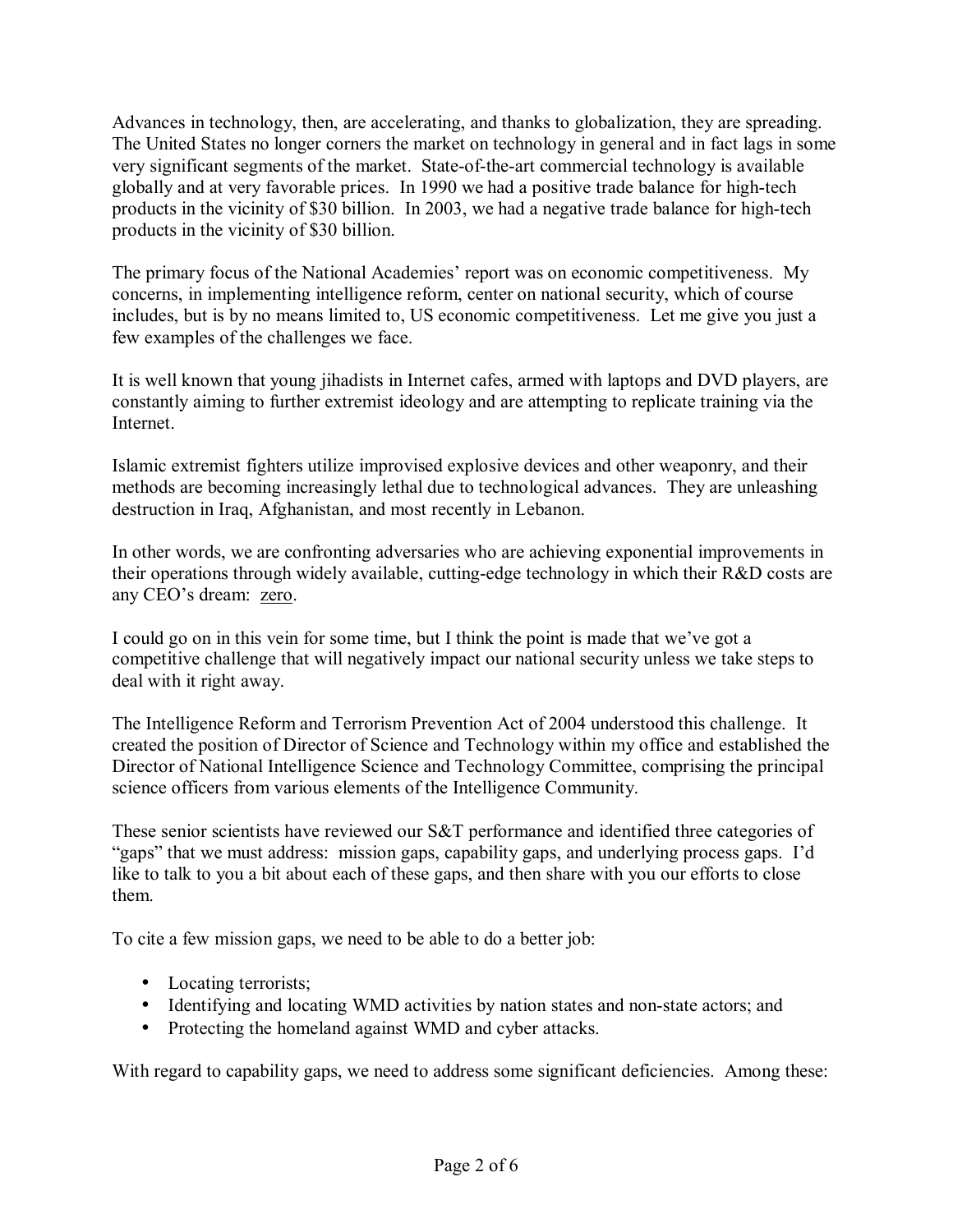- Our collection capabilities are not pervasive and persistent enough. Human intelligence enabling technology is far from where it needs to be.
- Intelligence analysis suffers from a lack of collaborative infrastructure and tools to help minimize analyst information overload; and
- Our ability to foster prudent information sharing remains inhibited by rigid, segregated networks that are too vulnerable to compromise.

Why are we experiencing these and other "gaps"? In part it's because our investment pattern is weighted very heavily toward big ticket, multiple year programs that yield incremental improvements against current priorities. We are becoming less agile than our targets at exploiting technology—and spending more time and money doing it.

Within the Intelligence Community and in discussions with our oversight committees on Capitol Hill, we are taking major steps to close our mission and capability gaps through process improvements and a very close study of how we can best make use of our resources. Our primary mission in the Office of the Director of National Intelligence is to ensure the full integration of the foreign, military, and domestic dimensions of intelligence into a unified enterprise. Our approach to S&T must be consistent with the integration of the Intelligence Community as a whole.

To foment creative, cost-effective basic research into critical intelligence challenges, we have proposed creating a parallel to the highly successful Defense Advanced Research Projects Agency (DARPA). I would note that the National Academies made a similar proposal vis-à-vis the nation's energy needs, but again, our initiative would focus exclusively on intelligence questions. The Intelligence Advanced Research Projects Activity (IARPA) would conduct S&T research that:

- Cuts across multiple IC agencies;
- Targets new opportunities that lie in the white spaces between agencies;
- Provides innovations that agencies avoid because of current business models; and
- Generates revolutionary capabilities that will surprise our adversaries and help us avoid being surprised.

To foster the indispensable element of speed in moving research into practice, we have initiated the Rapid Technology Transition Initiative (RTTI). Our objective here is twofold:

- Assist the S&T components of the sixteen Agencies and elements of the IC to rapidly get their best-of-breed technologies into the hands of users; and
- Reinvent and reinvigorate S&T across the IC, within the strategic framework of Speed, Synergy, and Surprise.

To ensure maximum return on the overall S&T investment within the IC, we have developed a unified IC S&T Investment Plan. This fulfills an important provision of the Intelligence Reform statute and already has generated valuable new insights on three key issues:

• Collecting all that we need, everywhere, all the time;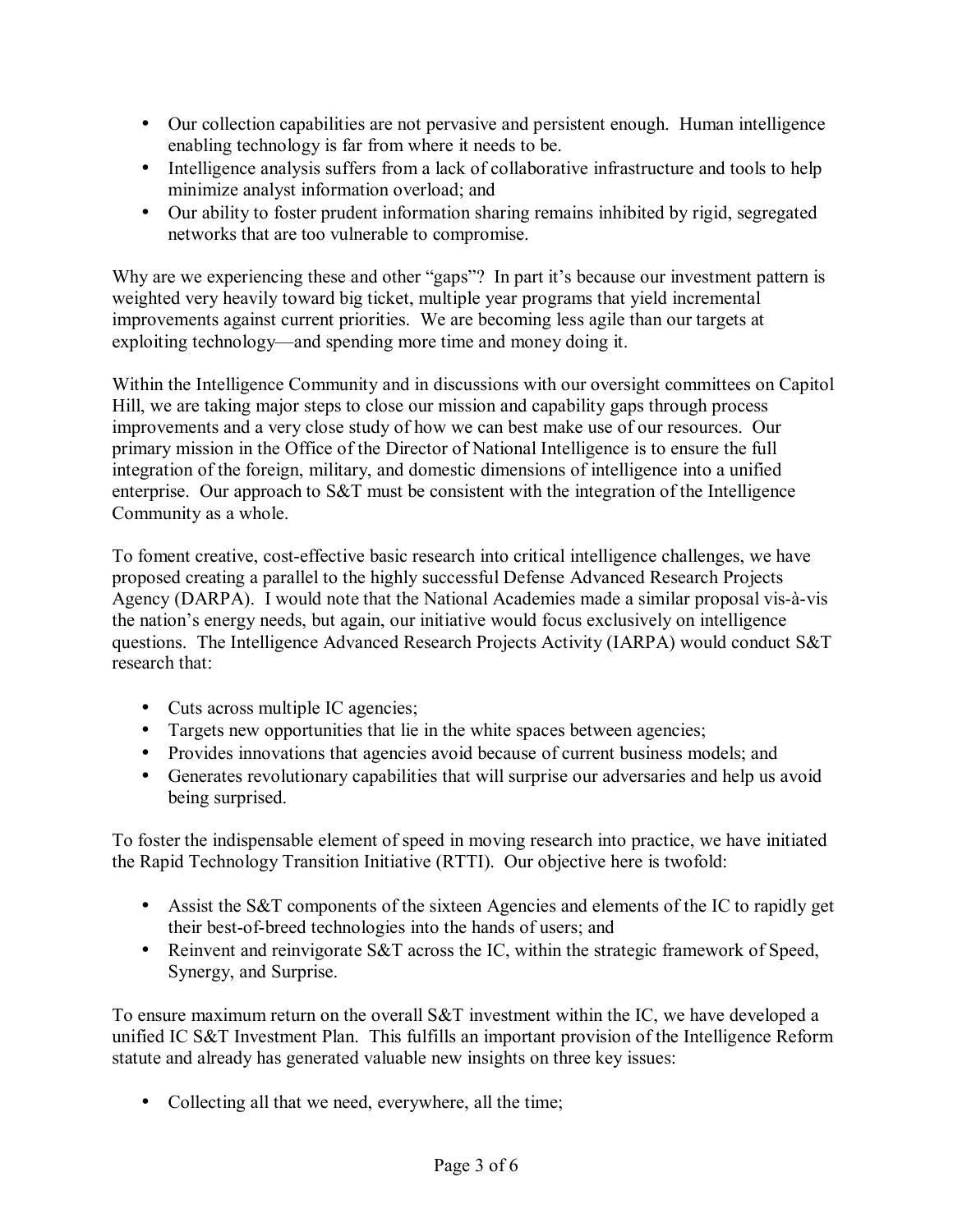- Coping with analyst information overload; and
- Effectively sharing and protecting intelligence.

For example we are making some transformative breakthroughs in S&T analysis, particularly within the processing of voluminous data.

- Computer-assisted linking of data on foreign terrorists is helping us disrupt plans for attacks in this country.
- Pattern analysis is helping us find the insurgents who are building IED's in Iraq.
- Computer modeling is helping us uncover foreign activities that have been hidden underground to defeat US satellite imagery.

I can tell you that information technology is allowing our collectors and analysts to work more closely as a team. Today's technologies allow for far-flung collectors to combine the strengths of many different sensors and platforms, bringing perishable information home in time to protect the nation.

Last but not least, I would return to some of the data I cited with regard to the S&T human resources other nations are developing more quickly than we are. Science and technology basic research and practical applications of that research—clearly are a function of human capital. That's as true in the field of intelligence as it is in business. Good scientists do good research.

We therefore have instituted numerous programs to attract, retain, and motivate scientists and technologists of the first rank. Through our Fellows program, for example, we provide leading IC researchers with untied funds to develop and pursue projects of their choosing. In our Ambassadors program, we enhance synergy across the Intelligence Community and the social networks of key technologists by assigning them for one year to other agencies.

By means of other rotational assignments and our new joint duty requirement for promotion to the senior ranks of the Intelligence Community, we are promoting an "expeditionary" mentality that brings researchers into contact with field and operational challenges. There have been many pay-offs already. If we are more effective in dealing with a major challenge such as locating high-value terrorists, it is at least partly due to the innovations of some of our most senior and most creative scientists.

So, yes, we do face a daunting set of challenges in today's world, and they are different challenges from those of the last century—not only because our adversaries are different in kind and character, but also because their weapons and technical resources are different in kind and character. There are ways in which we can maintain and extend important advantages, however, if we act with a sense of urgency and if we embrace the imperatives and inevitability of change. From the perspective of dealing with international terrorists, proliferators of weapons of mass destruction, and unfriendly states that are masters of denial and deception, revolutionary advances in science and technology are essential.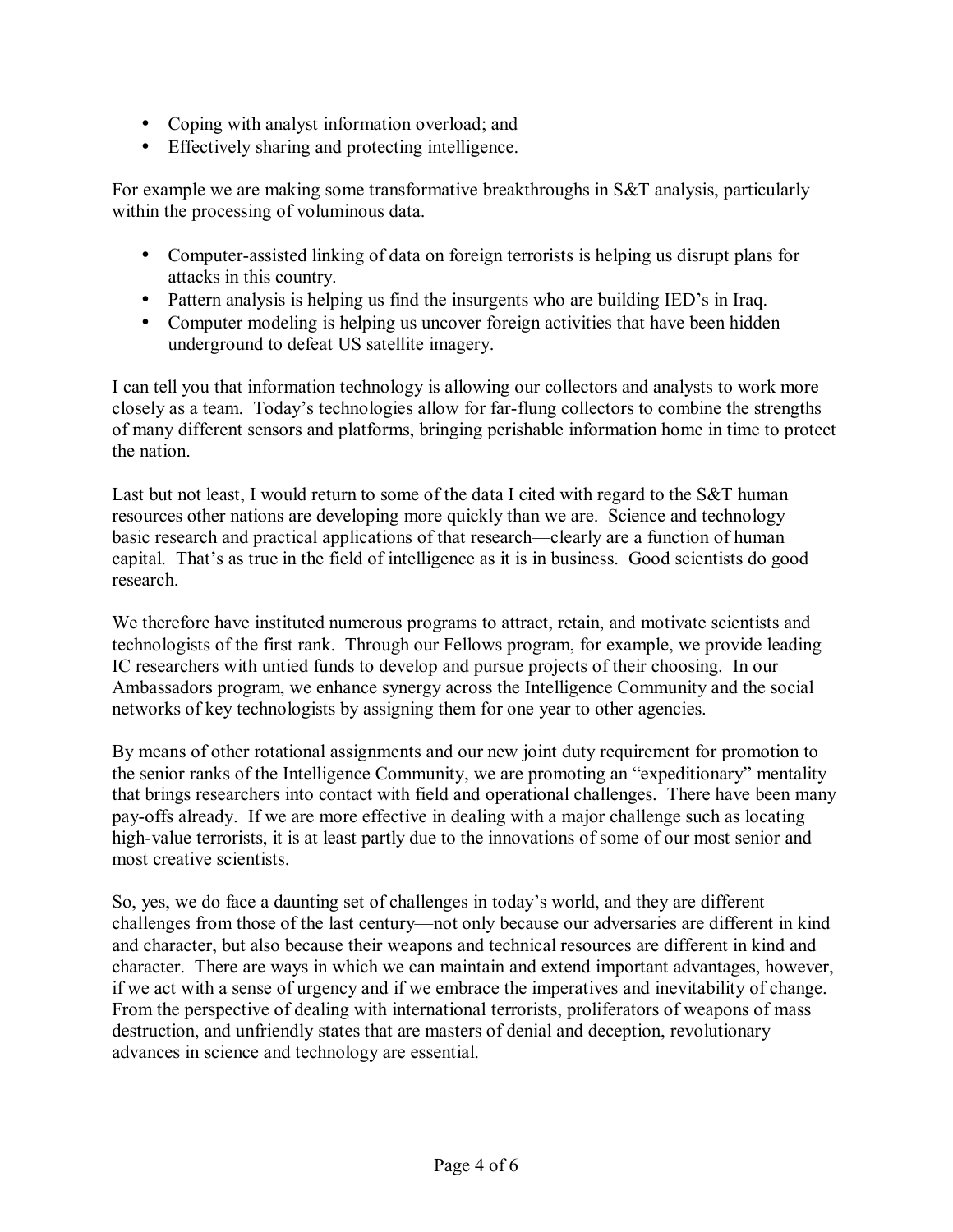As I noted earlier, we need to ensure that when it comes to S&T, speed, surprise, and synergy are on our side. This has to be a priority for us as we implement our comprehensive program of intelligence reform, and it is.

Before I close, I want also to talk about an entirely different subject. Last Sunday's newspapers carried stories about a classified National Intelligence Estimate (NIE) completed last April, entitled *Trends in Global Terrorism: Implications for the United States*. These stories left the incorrect impression that this NIE dealt principally with the relationship between Iraq and international terrorism.

In fact, the Estimate provides a broad, strategic framework for understanding the trends that will define the primary international terrorist threats to United States interests over the coming five years. It attempts to describe a process that started years ago and is continuing. The discussion of Iraq represents a small portion of the overall NIE.

To provide some context let me elaborate on how I have generally characterized our assessments on previous occasions, often before Congress, and in ways consistent with April's NIE:

- United States-led counterterrorism efforts have seriously damaged the leadership of al-Qa'ida and disrupted its operations; however, we judge that al-Qa'ida will continue to pose the most significant threat to the Homeland and US interests abroad by any single terrorist group.
- The global jihadist movement—which includes al-Qa'ida, affiliated and independent terrorist groups, and emerging networks and cells—is spreading and adapting to counterterrorism efforts. Several underlying factors are fueling this, including entrenched grievances such as corruption, injustice, and fear of western domination, leading to anger, humiliation, and a sense of powerlessness; the Iraq jihad; the slow pace of real and sustained economic, social, and political reforms in many Muslim majority nations; and pervasive anti-US sentiment among most Muslims—all of which jihadists exploit.
- The global jihadist movement is becoming more diffuse and that the threat from selfradicalized cells will grow in importance to US counterterrorism efforts.
- The Iraq jihad is shaping a new generation of terrorist leaders and operatives. However, should jihadists leaving Iraq perceive themselves, and be perceived, to have failed, fewer fighters will be inspired to carry on the fight.
- Vulnerabilities in the jihadist movement have emerged that could begin to slow the spread of the movement. They include the limited appeal of the jihadists' radical ideology, the emergence of respected voices of moderation, and criticism of the violent tactics employed against mostly Muslim citizens. Countering the spread of the jihadist movement will require coordinated multilateral efforts that go well beyond operations to capture or kill terrorist leaders.